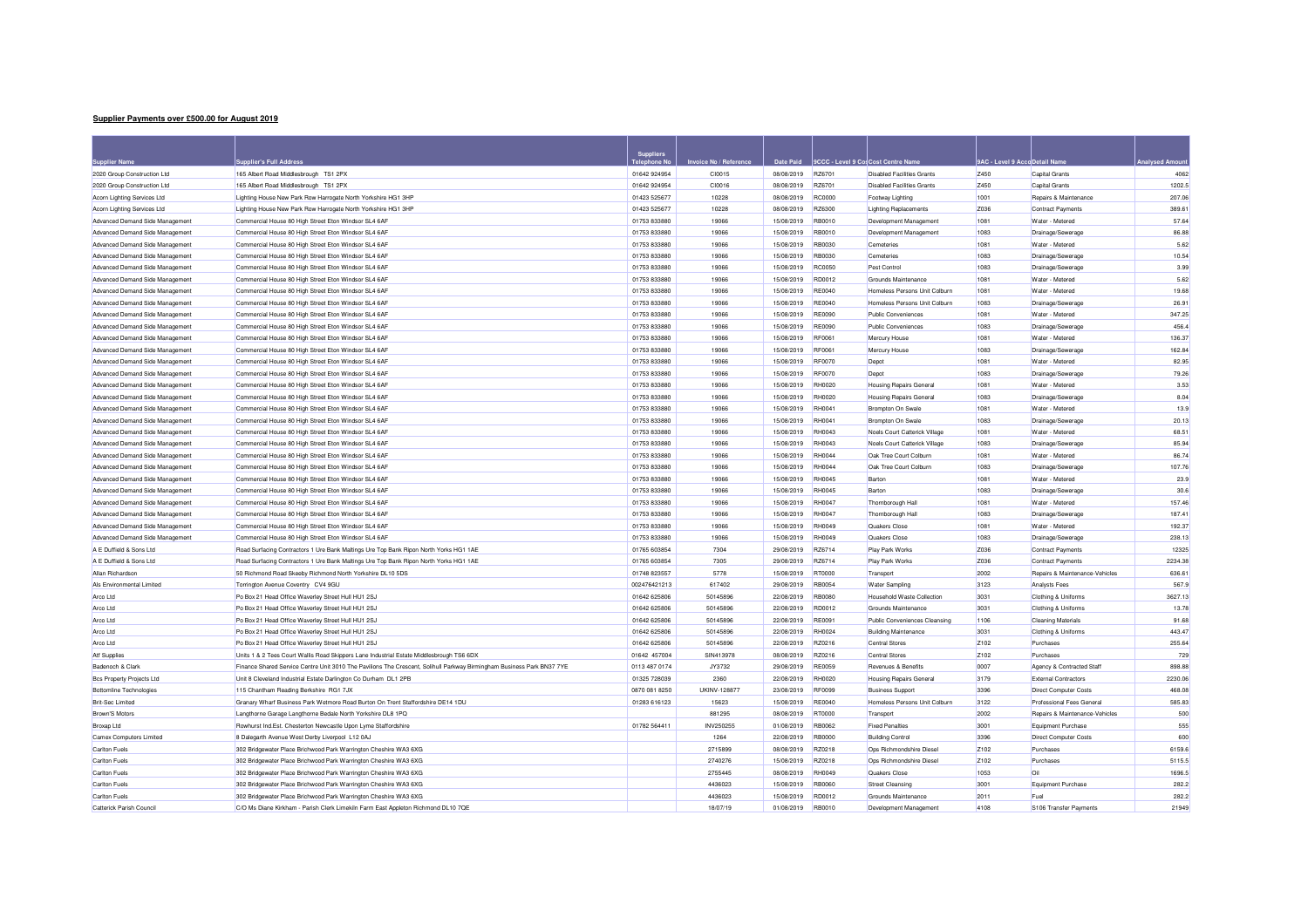| City Of Bradford Metropolitan District Counci | Department Of Corporate Resources It Services 6th Floor Britannia House Hall Ings Bradford BD1 1HX                        |               | 70992570034     | 01/08/2019 | <b>RF0169</b> | <b>Technology Services</b>        | 3388 | Security                                  | 500      |
|-----------------------------------------------|---------------------------------------------------------------------------------------------------------------------------|---------------|-----------------|------------|---------------|-----------------------------------|------|-------------------------------------------|----------|
| Civica Uk Ltd                                 | Castlegate House Castlegate Drive Dudley West Midlands DY1 4TD                                                            | 01384 453400  | C/MG184009      | 29/08/2019 | R76814        | Desktops                          | Z611 | Hardware                                  | 9000     |
| C J Tennant Engineering Ltd                   | 31 Racecourse Road Gallowfields Trading Estate Richmond North Yorkshire DL10 4SU                                          |               | 3481            | 15/08/2019 | <b>RE0090</b> | Public Conveniences               | 1001 | Repairs & Maintenance                     | 573.96   |
| <b>Community First Yorkshire</b>              | Unit A Tower House Askham Fields Lane Askham Bryan York YO23 3NU                                                          |               | 3793            | 15/08/2019 | RD0001        | <b>Healthy Horizons</b>           | 3532 | Grants                                    | 14398 44 |
| Craig Hopson                                  | 13 Barnaby Crescent Eston Middlesbrough TS6 9HT                                                                           | 07739560746   | 100-101         | 15/08/2019 | <b>RF0179</b> | Communications                    | 3389 | Communications                            | 600      |
| Darlington Borough Council                    | C/O Xentrall Shared Services Po Box 877 Income Team ( lan Craig) Bayheath House TS19 1JA                                  | 01642 528385  | 3577797         | 15/08/2019 | <b>BD0010</b> | Parks & Open Spaces               | 3001 | Equipment Purchase                        | 1509.12  |
| Darlington Borough Council                    | C/O Xentrall Shared Services Po Box 877 Income Team ( lan Craig) Bayheath House TS19 1JA                                  | 01642 528385  | 3578646         | 15/08/2019 | RF0139        | Legal                             | 4107 | Dhc Sla                                   | 23067    |
|                                               | Royal Bank Of Scotland (Part Of Nat West) London Corporate Services, Government Banking 2nd Floor, 280 Bishopsgate London |               | RDC100104Q12019 | 01/08/2019 | RZ7301        | Pooling Receipts                  | 7107 | Payments                                  | 52400.51 |
| Dclg                                          | 200 Bath Street Glasgow G2 4HG                                                                                            | 0191 7314800  | 86487           | 15/08/2019 | <b>RB0080</b> | Household Waste Collection        | 0007 |                                           | 527.7    |
| Dc Recruitment Ltd T/A Connect Appointments   |                                                                                                                           |               |                 |            |               |                                   |      | Agency & Contracted Staff                 |          |
| Dennis Eagle Ltd                              | Heathcote Way Heathcote Industrial Estate Warwick CV34 6TE                                                                | 01926 458500  | 354079          | 01/08/2019 | <b>RT0000</b> | Transport                         | 2002 | Repairs & Maintenance-Vehicles            | 950.86   |
| Dennis Eagle Ltd                              | Heathcote Way Heathcote Industrial Estate Warwick CV34 6TE                                                                | 01926 458500  | 356701          | 15/08/2019 | <b>RT0000</b> | Transport                         | 2002 | Repairs & Maintenance-Vehicles            | 613.06   |
| Dennis Eagle Ltd                              | Heathcote Way Heathcote Industrial Estate Warwick, CV34 6TE                                                               | 01926 458500  | 357337          | 15/08/2019 | <b>RT0000</b> | Transport                         | 2002 | <b>Benairs &amp; Maintenance-Vehicles</b> | 520.07   |
| D S Croudace Property Maintenance             | 17 Prospect Terrace New Kvo Stanley Co Durham DH9 7TR                                                                     | 01207 282484  | 1027            | 01/08/2019 | RZ6613        | M & I Partnership                 | Z036 | <b>Contract Payments</b>                  | 945      |
| <b>Dulux Decorator Centres</b>                | Manchester Road Altrincham Cheshire WA14 5PG                                                                              | 01619 683 030 | SI12114546      | 15/08/2019 | RH0021        | Repairs Compensation              | 1023 | Decoration Allowance                      | 855.81   |
| E A Foulds Ltd                                | Albert Works Clifton Street Colne Lancashire BB8 9AE                                                                      | 01282 861500  | 9239            | 15/08/2019 | R76403        | Richmond Pool Minor Works         | Z041 | Responsive Maintenance                    | 19845    |
| <b>Easibathe Limited</b>                      | Liberty House Federation Way Lancaster Road Dunston Tyne And Wear NE11 9JR                                                | 01429 852152  | 45345           | 15/08/2019 | <b>BZ6701</b> | <b>Disabled Facilities Grants</b> | Z450 | Capital Grants                            | 2834.01  |
| Eastern Shires Purchasing Organisation        | Barnsdale Way Grove Park Enderby Leicester LE19 1ES                                                                       | 0116 265 7884 | G1099232        | 15/08/2019 | RB0030        | Cemeteries                        | 1051 | Gas                                       | $-16.41$ |
| Eastern Shires Purchasing Organisation        | Barnsdale Way Grove Park Enderby Leicester LE19 1ES                                                                       | 0116 265 7884 | G1099232        | 15/08/2019 | <b>RE0040</b> | Homeless Persons Unit Colburn     | 1051 | Gas                                       | 51.93    |
| Eastern Shires Purchasing Organisation        | Barnsdale Way Grove Park Enderby Leicester LE19 1ES                                                                       | 0116 265 7884 | G1099232        | 15/08/2019 | <b>RF0061</b> | Mercury House                     | 1051 | Gas                                       | 609.61   |
| Eastern Shires Purchasing Organisation        | Barnsdale Way Grove Park Enderby Leicester LE19 1ES                                                                       | 0116 265 7884 | G1099232        | 15/08/2019 | <b>RH0040</b> | <b>Welfare General</b>            | 1051 | Gas                                       | 110.05   |
| Eastern Shires Purchasing Organisation        | Barnsdale Way Grove Park Enderby Leicester LE19 1ES                                                                       | 0116 265 7884 | G1099232        | 15/08/2019 | <b>RH0041</b> | Brompton On Swale                 | 1051 | Gas                                       | 61.52    |
| Eastern Shires Purchasing Organisation        | Barnsdale Way Grove Park Enderby Leicester LE19 1ES                                                                       | 0116 265 7884 | G1099232        | 15/08/2019 | RH0043        | Noels Court Catterick Village     | 1051 | Gas                                       | 585.02   |
| Eastern Shires Purchasing Organisation        | Barnsdale Way Grove Park Enderby Leicester LE19 1ES                                                                       | 0116 265 7884 | G1099232        | 15/08/2019 | <b>RH0044</b> | Oak Tree Court Colburn            | 1051 | Gas                                       | 743.76   |
| Eastern Shires Purchasing Organisation        | Barnsdale Way Grove Park Enderby Leicester LE19 1ES                                                                       | 0116 265 7884 | G1099232        | 15/08/2019 | <b>RH0046</b> | Queens Court                      | 1051 | Gas                                       | 913.37   |
| Eastern Shires Purchasing Organisation        | Barnsdale Way Grove Park Enderby Leicester LE19 1ES                                                                       | 0116 265 7884 | G1099232        | 15/08/2019 | <b>RH0047</b> | Thornborough Hall                 | 1051 | Gas                                       | 184.67   |
| Eastern Shires Purchasing Organisation        | Barnsdale Way Grove Park Enderby Leicester LE19 1ES                                                                       | 0116 265 7884 | G1102295        | 08/08/2019 | <b>RE0040</b> | Homeless Persons Unit Colburn     | 1051 | Gas                                       | 39.52    |
| Eastern Shires Purchasing Organisation        | Barnsdale Way Grove Park Enderby Leicester LE19 1ES                                                                       | 0116 265 7884 | G1102295        | 08/08/2019 | <b>RF0061</b> | Mercury House                     | 1051 | Gas                                       | 249.75   |
| Eastern Shires Purchasing Organisation        | Barnsdale Way Grove Park Enderby Leicester LE19 1ES                                                                       | 0116 265 7884 | G1102295        | 08/08/2019 | <b>RH0041</b> | Brompton On Swale                 | 1051 | Gas                                       | 43.72    |
| Eastern Shires Purchasing Organisation        | Barnsdale Way Grove Park Enderby Leicester LE19 1ES                                                                       | 0116 265 7884 | G1102295        | 08/08/2019 | <b>RH0043</b> | Noels Court Catterick Village     | 1051 | Gas                                       | 424.4    |
| Eastern Shires Purchasing Organisation        | Barnsdale Way Grove Park Enderby Leicester LE19 1ES                                                                       | 0116 265 7884 | G1102295        | 08/08/2019 | <b>RH0044</b> | Oak Tree Court Colburn            | 1051 | Gas                                       | 564.55   |
| Eastern Shires Purchasing Organisation        | Barnsdale Way Grove Park Enderby Leicester LE19 1ES                                                                       | 0116 265 7884 | G1102295        | 08/08/2019 | <b>RH0046</b> | Queens Cour                       | 1051 | Gas                                       | 637.84   |
| Eastern Shires Purchasing Organisation        | Barnsdale Way Grove Park Enderby Leicester LE19 1ES                                                                       | 0116 265 7884 | G1102295        | 08/08/2019 | <b>RH0047</b> | Thornborough Hall                 | 1051 | Gas                                       | 506.69   |
| Ernst & Young Lip                             | 1 More London Place London SE1 2AF                                                                                        | 020 7951 2000 | GB10100174254   | 15/08/2019 | <b>RF0021</b> | <b>Audit Fees</b>                 | 3618 | Audit Inspection Fee                      | 7434     |
| Euro Label Printers Ltd                       | Vincent'S Yard 23 Alphabet Mews London SW9 0FN                                                                            | 020 7582 9579 | 39991           | 29/08/2019 | RB0100        | Charging For Car Parking          | 3051 | Printing                                  | 557.5    |
| Ferret Information Systems Ltd                | 4 Coopers Yard Curran Road Cardiff CF10 5NB                                                                               | 2920643333    | 40373           | 29/08/2019 | RE0012        | <b>Housing Enabling</b>           | 3396 | <b>Direct Computer Costs</b>              | 548.44   |
| <b>G2 Recruitment Solutions</b>               | 2nd Floor Holborn Hall 100 Grays Inn Road London WC1X 8AL                                                                 | 01179689000   | 59721           | 29/08/2019 | <b>RB0059</b> | Environmental Health Section      | 0007 | Agency & Contracted Staff                 | 1140.3   |
| <b>G2 Recruitment Solutions</b>               | 2nd Floor Holborn Hall 100 Grays Inn Road London WC1X 8AL                                                                 | 01179689000   | 59968           | 29/08/2019 | <b>RB0059</b> | Environmental Health Section      | 0007 | Agency & Contracted Staff                 | 568.75   |
| Grant Thornton Uk Llp                         | 300 Pavilion Drive Northampton Business Park Northampton NN4 7YE                                                          | 01604 707334  | 8972553         | 08/08/2019 | <b>RF0087</b> | Senior Management Team            | 3561 | Subscriptions                             | 10368    |
| Hambleton Distirct Council                    | Civic Centre Stonecross Northallerton North Yorkshire DL6 2UU                                                             | 01609 767177  | 7020967         | 15/08/2019 | <b>RF0179</b> | Communications                    | 3389 | Communications                            | 553      |
| Hambleton Distirct Council                    | Civic Centre Stonecross Northallerton North Yorkshire DL6 2UU                                                             | 01609 767177  | 7021107         | 29/08/2019 | RE0012        | <b>Housing Enabling</b>           | 3590 |                                           | 6500     |
|                                               |                                                                                                                           |               |                 |            |               |                                   |      | <b>Housing Reports</b>                    |          |
| Hambleton Distirct Council                    | Civic Centre Stonecross Northallerton North Yorkshire DL6 2UU                                                             | 01609 767177  | 7021107         | 29/08/2019 | RE0013        | <b>Housing Strategy</b>           | 3661 | Partnership Contributions                 | 4450     |
| Hays Specialist Recruitment Ltd               | Hays House 40-44 Commbe Road New Malden Surrey KT3 4QF                                                                    |               | 1009850425      | 15/08/2019 | <b>RF0159</b> | Human Resources                   | 3179 | <b>External Contractors</b>               | 690      |
| Hays Specialist Recruitment Ltd               | Hays House 40-44 Commbe Road New Malden Surrey KT3 4QF                                                                    |               | 1009868686      | 15/08/2019 | <b>RF0159</b> | Human Resources                   | 3179 | <b>External Contractors</b>               | 690      |
| Hays Specialist Recruitment Ltd               | Havs House 40-44 Commbe Road New Malden Surrey KT3 4QF                                                                    |               | 1009872400      | 08/08/2019 | <b>RD0012</b> | Grounds Maintenance               | 0007 | Agency & Contracted Staff                 | 542      |
| <b>Hays Specialist Recruitment Ltd</b>        | Hays House 40-44 Commbe Road New Malden Surrey KT3 4QF                                                                    |               | 1009898414      | 15/08/2019 | <b>RF0159</b> | Human Resources                   | 3179 | <b>External Contractors</b>               | 690      |
| Hays Specialist Recruitment Ltd               | Hays House 40-44 Commbe Road New Malden Surrey KT3 4QF                                                                    |               | 1009906768      | 15/08/2019 | <b>RF0159</b> | Human Resources                   | 3179 | <b>External Contractors</b>               | 690      |
| H Clarke & Sons                               | 2 Moxon Court Northallerton Business Park Thurston Road Northallerton DL6 2NG                                             | 01609 772001  | 50506           | 08/08/2019 | RZ6621        | <b>Boiler Replacement</b>         | Z036 | <b>Contract Payments</b>                  | 3391.03  |
| H Clarke & Sons                               | 2 Moxon Court Northallerton Business Park Thurston Road Northallerton DL6 2NG                                             | 01609 772001  | 50513           | 08/08/2019 | <b>RH0047</b> | Thornborough Hall                 | 1001 | Repairs & Maintenance                     | 506.29   |
| Hsl Compliance Ltd                            | Alton House Alton Business Park Alton Road Ross On Wye HR9 5BP                                                            | 0845 604 6729 | 0000046046      | 08/08/2019 | <b>BB0030</b> | Cemeteries                        | 1001 | Repairs & Maintenance                     | 27.89    |
| Hsl Compliance Ltd                            | Alton House Alton Business Park Alton Road Ross On Wye HR9 5BP                                                            | 0845 604 6729 | 0000046046      | 08/08/2019 | <b>BC0050</b> | Pest Control                      | 1001 | Repairs & Maintenance                     | 27.89    |
| Hsl Compliance Ltd                            | Alton House Alton Business Park Alton Road Ross On Wye HR9 5BP                                                            | 0845 604 6729 | 0000046046      | 08/08/2019 | <b>RE0040</b> | Homeless Persons Unit Colbum      | 1001 | Repairs & Maintenance                     | 62.78    |
| Hsl Compliance Ltd                            | Alton House Alton Business Park Alton Road Ross On Wye HR9 5BF                                                            | 0845 604 6729 | 0000046046      | 08/08/2019 | <b>RE0043</b> | Repossessions Prevention Fund     | 1001 | Repairs & Maintenance                     | 34.89    |
| Hsl Compliance Ltd                            | Alton House Alton Business Park Alton Road Ross On Wye HR9 5BP                                                            | 0845 604 6729 | 0000046046      | 08/08/2019 | <b>RE0090</b> | Public Conveniences               | 1001 | Repairs & Maintenance                     | 421.35   |
| Hsl Compliance Ltd                            | Alton House Alton Business Park Alton Road Ross On Wye HR9 5BP                                                            | 0845 604 6729 | 0000046046      | 08/08/2019 | <b>RE0061</b> | Mercury House                     | 1001 | Repairs & Maintenance                     | 34.89    |
| Hsl Compliance Ltd                            | Alton House Alton Business Park Alton Road Ross On Wye HR9 5BP                                                            | 0845 604 6729 | 0000046046      | 08/08/2019 | <b>BE0070</b> | Depot                             | 1001 | Repairs & Maintenance                     | 89.07    |
| Hsl Compliance Ltd                            | Alton House Alton Business Park Alton Road Ross On Wye HR9 5BP                                                            | 0845 604 6729 | 0000046046      | 08/08/2019 | <b>RH0041</b> | <b>Brompton On Swale</b>          | 1001 | Repairs & Maintenance                     | 27.89    |
| Hsl Compliance Ltd                            | Alton House Alton Business Park Alton Road Ross On Wye HR9 5BP                                                            | 0845 604 6729 | 0000046046      | 08/08/2019 | <b>RH0044</b> | Oak Tree Court Colburn            | 1001 | Repairs & Maintenance                     | 34.89    |
| Hsl Compliance Ltd                            | Alton House Alton Business Park Alton Road Ross On Wye HR9 5BP                                                            | 0845 604 6729 | 0000046046      | 08/08/2019 | <b>RH0045</b> | Barton                            | 1001 | Repairs & Maintenance                     | 27.89    |
| Hsl Compliance Ltd.                           | Alton House Alton Business Park Alton Boad Boss On Wye HB9 5BP                                                            | 0845 604 6729 | 0000046046      | 08/08/2019 | <b>RH0046</b> | Queens Court                      | 1001 | Repairs & Maintenance                     | 24.89    |
| Hsl Compliance Ltd                            | Alton House Alton Business Park Alton Road Ross On Wye HR9 5BP                                                            | 0845 604 6729 | 0000046046      | 08/08/2019 | <b>RH0047</b> | Thornborough Hall                 | 1001 | <b>Benairs &amp; Maintenance</b>          | 34.89    |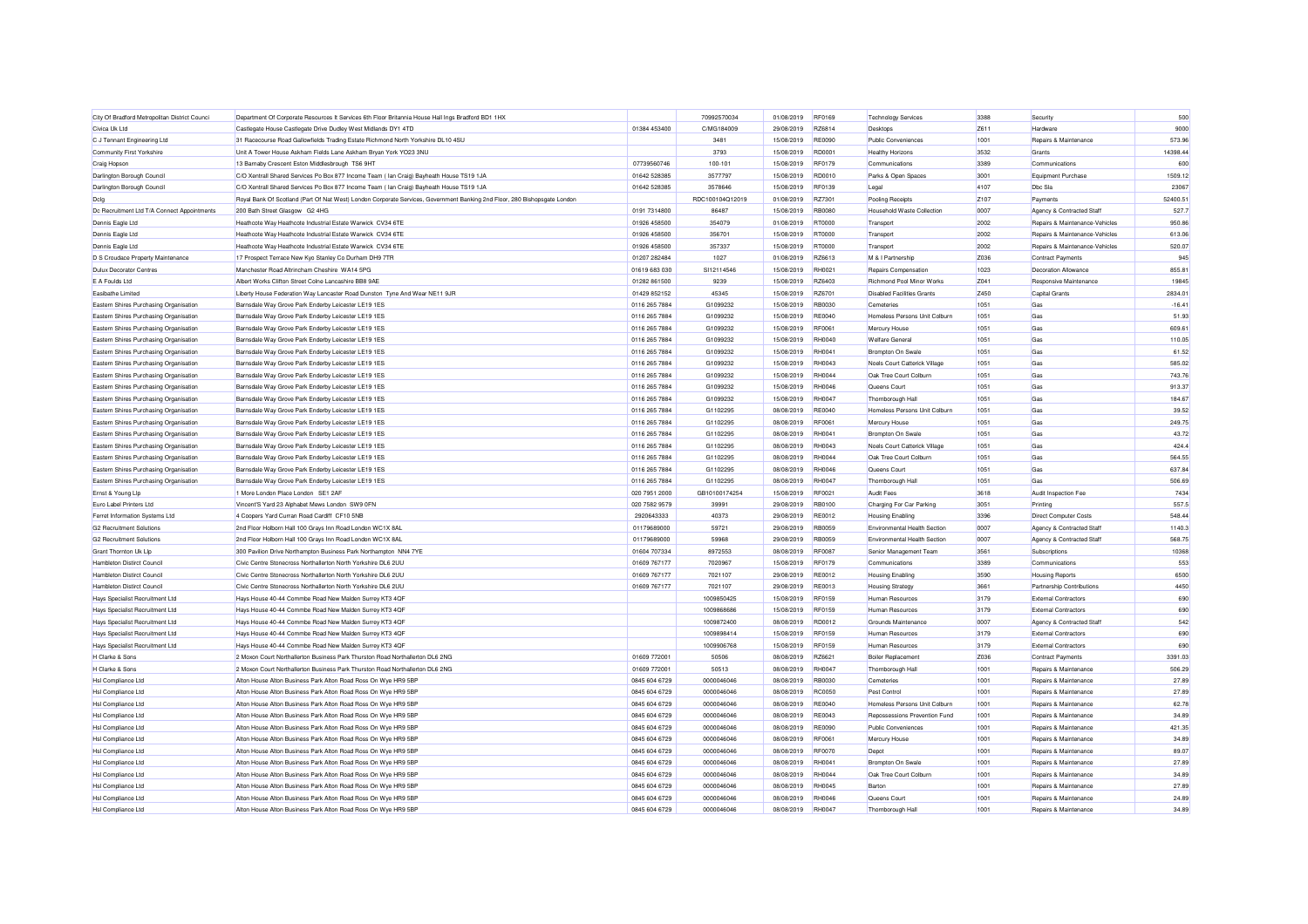| Hsl Compliance Ltd                 | Alton House Alton Business Park Alton Road Ross On Wye HR9 5BP                          | 0845 604 6729 | 0000046046       | 08/08/2019 | <b>RH0049</b> | Quakers Close                      | 1001             | Repairs & Maintenance          | 24.89    |
|------------------------------------|-----------------------------------------------------------------------------------------|---------------|------------------|------------|---------------|------------------------------------|------------------|--------------------------------|----------|
| Hsl Compliance Ltd                 | Alton House Alton Business Park Alton Road Ross On Wye HR9 5BP                          | 0845 604 6729 | 0000047278       | 22/08/2019 | RZ6403        | Richmond Pool Minor Works          | Z041             | Responsive Maintenance         | 565      |
| Imperial Workforce Ltd             | Imperial Centre Grange Road Darlington DL1 5NQ                                          | 01325 467437  | 212357           | 15/08/2019 | <b>RB0080</b> | Household Waste Collection         | 0007             | Agency & Contracted Staff      | 514.4    |
| Imperial Workforce Ltd             | Imperial Centre Grange Road Darlington DL1 5NQ                                          | 01325 467437  | 212437           | 29/08/2019 | <b>RB0080</b> | Household Waste Collection         | 0007             | Agency & Contracted Staff      | 633.94   |
| Inland Revenue Ao Cumbernauld      | Inland Revenue Accounts Office St Mungo'S Road Cumbernauld Glasgow G70 6BR              |               | <b>JULY2019</b>  | 08/08/2019 | RF0158        | Payroll                            | 0025             | Apprenticeship Levy            | 882      |
| J Staley (Stonework) Ltd           | 50 Racecourse Road Richmond North Yorkshire DL10 4TG                                    | 01748 821462  | INV-0267         | 08/08/2019 | RZ6637        | Tower Street                       | Z036             | <b>Contract Payments</b>       | 7350     |
| Jt Atkinson & Sons Ltd             | Thornton House Cargo Fleet Lane Middlesbrough TS3 8DE                                   | 01642 222444  | RM/9922267       | 22/08/2019 | <b>RB0060</b> | <b>Street Cleansing</b>            | 3001             | Equipment Purchase             | 117.1    |
| Jt Atkinson & Sons Ltd             | Thornton House Cargo Fleet Lane Middlesbrough TS3 8DE                                   | 01642 222444  | RM/992226        | 22/08/2019 | RZ0216        | <b>Central Stores</b>              | Z <sub>102</sub> | Purchases                      | 495.61   |
| Kier Services Ltd                  | T/A Kier Services Maintenance East Thorncliffe Hall Newton Chambers Road Sandy SG19 2BD | 0333 005 0499 | 10172660         | 01/08/2019 | RZ6621        | <b>Boiler Replacement</b>          | Z036             | <b>Contract Payments</b>       | 84505.92 |
| Kier Services Ltd                  | T/A Kier Services Maintenance East Thorncliffe Hall Newton Chambers Road Sandy SG19 2BD | 0333 005 0499 | 10172660         | 01/08/2019 | RZ6627        | Preliminaries / Management         | Z036             | <b>Contract Payments</b>       | 23508.87 |
| Kier Services Ltd                  | T/A Kier Services Maintenance East Thorncliffe Hall Newton Chambers Road Sandy SG19 2BD | 0333 005 0499 | 10177788         | 29/08/2019 | RZ6621        | Boiler Replacemen                  | Z036             | <b>Contract Payments</b>       | 60371.83 |
| Kier Services Ltd                  | T/A Kier Services Maintenance East Thorncliffe Hall Newton Chambers Road Sandy SG19 2BD | 0333 005 0499 | 10177788         | 29/08/2019 | R76627        | Preliminaries / Management         | Z036             | <b>Contract Payments</b>       | 7233.5   |
| Kier Services Ltd                  | T/A Kier Services Maintenance East Thorncliffe Hall Newton Chambers Road Sandy SG19 2BD | 0333 005 0499 | 10177788         | 29/08/2019 | RZ6632        | Render Works                       | Z036             | <b>Contract Payments</b>       | 68060.35 |
| Lloyds Bank Cardnet                | 25 Gresham Street London EC2V 7HN                                                       |               | 54043650576023   | 23/08/2019 | <b>RF0022</b> | <b>Bank Charges</b>                | 3172             | <b>Bank Charges</b>            | 1824.1   |
| Mac Plant Hire Limited             | 11 Racecourse Road Gallowfields Trading Estate Richmond North Yorkshire DL10 4SU        | 01748 826247  | 16964            | 15/08/2019 | R76714        | Play Park Works                    | 7036             | Contract Payments              | 549      |
| Martin Dunn (Engineer              | 7 North Road Bedale North Yorkshire DL8 1NP                                             | 01748 818107  | 3823             | 08/08/2019 | <b>RHOOO6</b> | <b>Disabled Tenants Assistance</b> | 1001             | Repairs & Maintenance          | 551.53   |
| Martin Dunn (Engineer)             | 7 North Road Bedale North Yorkshire DL8 1NP                                             | 01748 818107  | 3823             | 08/08/2019 | <b>RH0020</b> | <b>Housing Repairs General</b>     | 3179             | <b>External Contractors</b>    | 1201.07  |
| Morgan Lambert Ltd                 | 2 Abbey Court Selby Business Park Selby North Yorkshire YO8 8RY                         | 01757 210598  | 40970            | 08/08/2019 | <b>RH0043</b> | Noels Court Catterick Village      | 1001             | Repairs & Maintenance          | 500      |
| Network Communication Systems Ltd  | Unit1 8 Cooke Street Bentley Doncaster South Yorkshire DN5 0BH                          | 01302 873333  | ISP05738         | 01/08/2019 | <b>RH0041</b> | Brompton On Swale                  | 3003             | Equipment Repair & Maintenance | 531.08   |
| Network Communication Systems Ltd  | Unit1 8 Cooke Street Bentley Doncaster South Yorkshire DN5 0BH                          | 01302 873333  | ISP05738         | 01/08/2019 | <b>RH0043</b> | Noels Court Catterick Village      | 3003             | Equipment Repair & Maintenance | 462.99   |
| Network Communication Systems Ltd  | Unit1 8 Cooke Street Bentley Doncaster South Yorkshire DN5 0BH                          | 01302 873333  | ISP05738         | 01/08/2019 | <b>RH0044</b> | Oak Tree Court Colburn             | 3003             | Equipment Repair & Maintenance | 517.18   |
| Network Communication Systems Ltd  | Unit1 8 Cooke Street Bentley Doncaster South Yorkshire DN5 0BH                          | 01302873333   | ISP05738         | 01/08/2019 | <b>RH0045</b> | Barton                             | 3003             | Equipment Repair & Maintenance | 260      |
| Network Communication Systems Ltd  | Unit1 8 Cooke Street Bentley Doncaster South Yorkshire DN5 0BH                          | 01302 873333  | ISP05738         | 01/08/2019 | <b>RH0046</b> | Queens Court                       | 3003             | Equipment Repair & Maintenance | 460.76   |
| Network Communication Systems Ltd  | Unit1 8 Cooke Street Bentley Doncaster South Yorkshire DN5 0BH                          | 01302 873333  | ISP05738         | 01/08/2019 | <b>RH0047</b> | Thornborough Hall                  | 3003             | Equipment Repair & Maintenance | 260      |
| Network Communication Systems Ltd  |                                                                                         | 01302 873333  | ISP05738         | 01/08/2019 | RH0049        | Quakers Close                      | 3003             | Equipment Repair & Maintenance | 462.99   |
|                                    | Unit1 8 Cooke Street Bentley Doncaster South Yorkshire DN5 0BH                          |               |                  |            |               |                                    |                  |                                |          |
| Northgate Public Services (Uk) Ltd | Peoplebuilding 2 Peoplebuilding Est Maylands Ave Hemel Hempstead Herts HP2 4NW          | 01442 232424  | 91424511         | 29/08/2019 | <b>RE0059</b> | Revenues & Benefits                | 3396             | <b>Direct Computer Costs</b>   | 7852     |
| Northgate Public Services (Uk) Ltd | Peoplebuilding 2 Peoplebuilding Est Maylands Ave Hemel Hempstead Herts HP2 4NW          | 01442 232424  | 91424511         | 29/08/2019 | <b>RH0004</b> | Hra Supervision & Management       | 3396             | <b>Direct Computer Costs</b>   | 19488    |
| Northgate Public Services (Uk) Ltd | Peoplebuilding 2 Peoplebuilding Est Maylands Ave Hemel Hempstead Herts HP2 4NW          | 01442 232424  | 91424512         | 29/08/2019 | <b>RE0059</b> | <b>Revenues &amp; Benefits</b>     | 3396             | <b>Direct Computer Costs</b>   | 3000     |
| Northgate Public Services (Uk) Ltd | Peoplebuilding 2 Peoplebuilding Est Maylands Ave Hemel Hempstead Herts HP2 4NW          | 01442 232424  | 91424512         | 29/08/2019 | <b>RH0004</b> | Hra Supervision & Management       | 3396             | <b>Direct Computer Costs</b>   | 3000     |
| Northgate Public Services (Uk) Ltd | Peoplebuilding 2 Peoplebuilding Est Maylands Ave Hemel Hempstead Herts HP2 4NW          | 01442 232424  | 91424685         | 29/08/2019 | <b>RE0059</b> | Revenues & Benefits                | 3396             | <b>Direct Computer Costs</b>   | 6400     |
| Northgate Public Services (Uk) Ltd | Peoplebuilding 2 Peoplebuilding Est Maylands Ave Hemel Hempstead Herts HP2 4NW          | 01442 232424  | 91424720         | 29/08/2019 | <b>RH0004</b> | Hra Supervision & Management       | 3124             | <b>Consultancy Fees</b>        | 550      |
| North Yorkshire County Council     | Central Financial Services Business Unit County Hall Northallerton DL7 8AL              |               | 220001700        | 29/08/2019 | <b>RF0140</b> | <b>Land Charges</b>                | 3662             | Payments Nycc                  | 1005     |
| North Yorkshire County Council     | Central Financial Services Business Unit County Hall Northallerton DL7 8AL              |               | 300001402        | 15/08/2019 | <b>RC0070</b> | <b>Emergency Planning</b>          | 3121             | Specialist Fees                | 14319.78 |
| North Yorkshire County Counci      | Central Financial Services Business Unit County Hall Northallerton DL7 8AL              |               | 300001411        | 15/08/2019 | <b>RC0070</b> | Emergency Planning                 | 3121             | Specialist Fees                | 1472.88  |
| North Yorkshire County Council     | Central Financial Services Business Unit County Hall Northallerton DL7 8AL              |               | 320001865        | 15/08/2019 | <b>RF0159</b> | Human Resources                    | 0141             | Recruitment Advertising        | 525      |
| North Yorkshire County Council     | Central Financial Services Business Unit County Hall Northallerton DL7 8AL              |               | 410004083        | 15/08/2019 | <b>RE0059</b> | Revenues & Benefits                | \$608            | Reprographics Nycc             | 167.7    |
| North Yorkshire County Council     | Central Financial Services Business Unit County Hall Northallerton DL7 8AL              |               | 410004083        | 15/08/2019 | <b>RF0028</b> | Democratic Representation & Ma     | 3062             | Reprographics Nycc             | 20       |
| North Yorkshire County Council     | Central Financial Services Business Unit County Hall Northallerton DL7 8AL              |               | 410004083        | 15/08/2019 | <b>RH0004</b> | Hra Supervision & Management       | 3062             | Reprographics Nycc             | 720      |
| North Yorkshire County Council     | Central Financial Services Business Unit County Hall Northallerton DL7 8AL              |               | 410004083        | 15/08/2019 | RH0050        | St Agathas                         | 3001             | Equipment Purchase             | 7.5      |
| Novus Property Ltd                 | Five Towns House Festival Way Stoke On Trent ST1 5SH                                    | 01782 598000  | 19070553         | 08/08/2019 | <b>RH0044</b> | Oak Tree Court Colburn             | 1001             | Repairs & Maintenance          | 7795.92  |
| Npower Ltd                         | Po Box 8201 Oldbury West Midlands B69 2RH                                               | 08450 709494  | LGWC6J4B         | 15/08/2019 | <b>RB0100</b> | Charging For Car Parking           | 1052             | Electricity                    | 149.45   |
| Npower Ltd                         | Po Box 8201 Oldbury West Midlands B69 2RH                                               | 08450 709494  | LGWC6J4B         | 15/08/2019 | <b>RC0000</b> | Footway Lighting                   | 1052             | Electricity                    | 5594.1   |
| Noower Ltd                         | Po Box 8201 Oldbury West Midlands B69 2RH                                               | 08450 709494  | LGWC6J4B         | 15/08/2019 | <b>RH0040</b> | <b>Welfare General</b>             | 1052             | Electricity                    | 184.74   |
| Noower Ltd                         | Po Box 8201 Oldbury West Midlands B69 2RH                                               | 08450 709494  | LGWC73PB         | 22/08/2019 | RZ8814        | Electric                           | Z <sub>107</sub> | Payments                       | 4682.87  |
| Npower Ltd                         | Po Box 8201 Oldbury West Midlands B69 2RH                                               | 08450 709494  | LGWC8KT4         | 29/08/2019 | RB0030        | Cemeteries                         | 1052             | Electricity                    | 37.46    |
| Npower Ltd                         | Po Box 8201 Oldbury West Midlands B69 2RH                                               | 08450 709494  | LGWC8KT4         | 29/08/2019 | <b>RF0061</b> | Mercury House                      | 1052             | Electricity                    | 1980.14  |
| Noower Ltd                         | Po Box 8201 Oldbury West Midlands B69 2RH                                               | 08450 709494  | LGWC8KT4         | 29/08/2019 | <b>RH0046</b> | Queens Court                       | 1052             | Electricity                    | 511.56   |
| Noower Ltd                         | Po Box 8201 Oldbury West Midlands B69 2RH                                               | 08450 709494  | LGWC8KT4         | 29/08/2019 | <b>RH0047</b> | Thornborough Hall                  | 1052             | Electricity                    | 813.9    |
| Npower Ltd                         | Po Box 8201 Oldbury West Midlands B69 2RH                                               | 08450 709494  | LGWC8KT4         | 29/08/2019 | <b>RH0049</b> | Quakers Close                      | 1052             | Electricity                    | 368.8    |
| Npower Ltd                         | Po Box 8201 Oldbury West Midlands B69 2RH                                               | 08450 709494  | LGX04561         | 01/08/2019 | <b>RB0030</b> | Cemeteries                         | 1052             | Electricity                    | 12.93    |
| Npower Ltd                         | Po Box 8201 Oldbury West Midlands B69 2RH                                               | 08450 709494  | LGX04561         | 01/08/2019 | <b>RF0061</b> | Mercury House                      | 1052             | Electricity                    | 781.85   |
| Npower Ltd                         | Po Box 8201 Oldbury West Midlands B69 2RH                                               | 08450 709494  | LGX04561         | 01/08/2019 | <b>RH0046</b> | Queens Court                       | 1052             | Electricity                    | 142.08   |
| Npower Ltd                         | Po Box 8201 Oldbury West Midlands B69 2RH                                               | 08450 709494  | LGX04561         | 01/08/2019 | <b>RH0047</b> | Thornborough Hall                  | 1052             | Electricity                    | 290.74   |
| Npower Ltd                         | Po Box 8201 Oldbury West Midlands B69 2RH                                               | 08450 709494  | LGX04561         | 01/08/2019 | <b>RH0049</b> | Quakers Close                      | 1052             | Electricity                    | 89.19    |
| Nycc C/O Yorwaste Ltd              | Mount View Standard Way Business Park Northallerton North Yorkshire DL6 2YD             | 0845 3008889  | <b>NYSI36145</b> | 15/08/2019 | <b>RB0083</b> | Dry Recycling                      | 3169             | Gate Fee                       | 5034.42  |
| Prism Medical Uk                   |                                                                                         | 01422 260011  | 5347199          | 22/08/2019 | R76701        | <b>Disabled Facilities Grants</b>  | Z450             | Capital Grants                 | 5035     |
| Prism Medical Uk                   | Unit 4 Jubilee Business Park Jubilee Way Grange Moor Wakefield West Yorkshire WF4 4TD   | 01422 260011  | 5351949          |            | RZ6701        | <b>Disabled Facilities Grants</b>  |                  |                                |          |
|                                    | Unit 4 Jubilee Business Park Jubilee Way Grange Moor Wakefield West Yorkshire WF4 4TD   |               |                  | 22/08/2019 |               |                                    | Z450             | Capital Grants                 | 5035     |
| Pts                                | Pts House Eldon Way Crick Northants NN6 7SL                                             |               | 101796           | 08/08/2019 | RZ0216        | <b>Central Stores</b>              | Z <sub>102</sub> | Purchases                      | 1880.34  |
| Razorblue Ltd                      | 12 Bailey Court Colburn Business Park North Yorkshire DL9 4QL                           | 0845 8621500  | 888886           | 15/08/2019 | <b>RF0169</b> | <b>Technology Services</b>         | 0007             | Agency & Contracted Staff      | 1350     |
| Razorblue Ltd                      | 12 Bailey Court Colburn Business Park North Yorkshire DL9 4QL                           | 0845 8621500  | 891367           | 15/08/2019 | <b>RE0169</b> | <b>Technology Services</b>         | 0007             | Agency & Contracted Staff      | 1200     |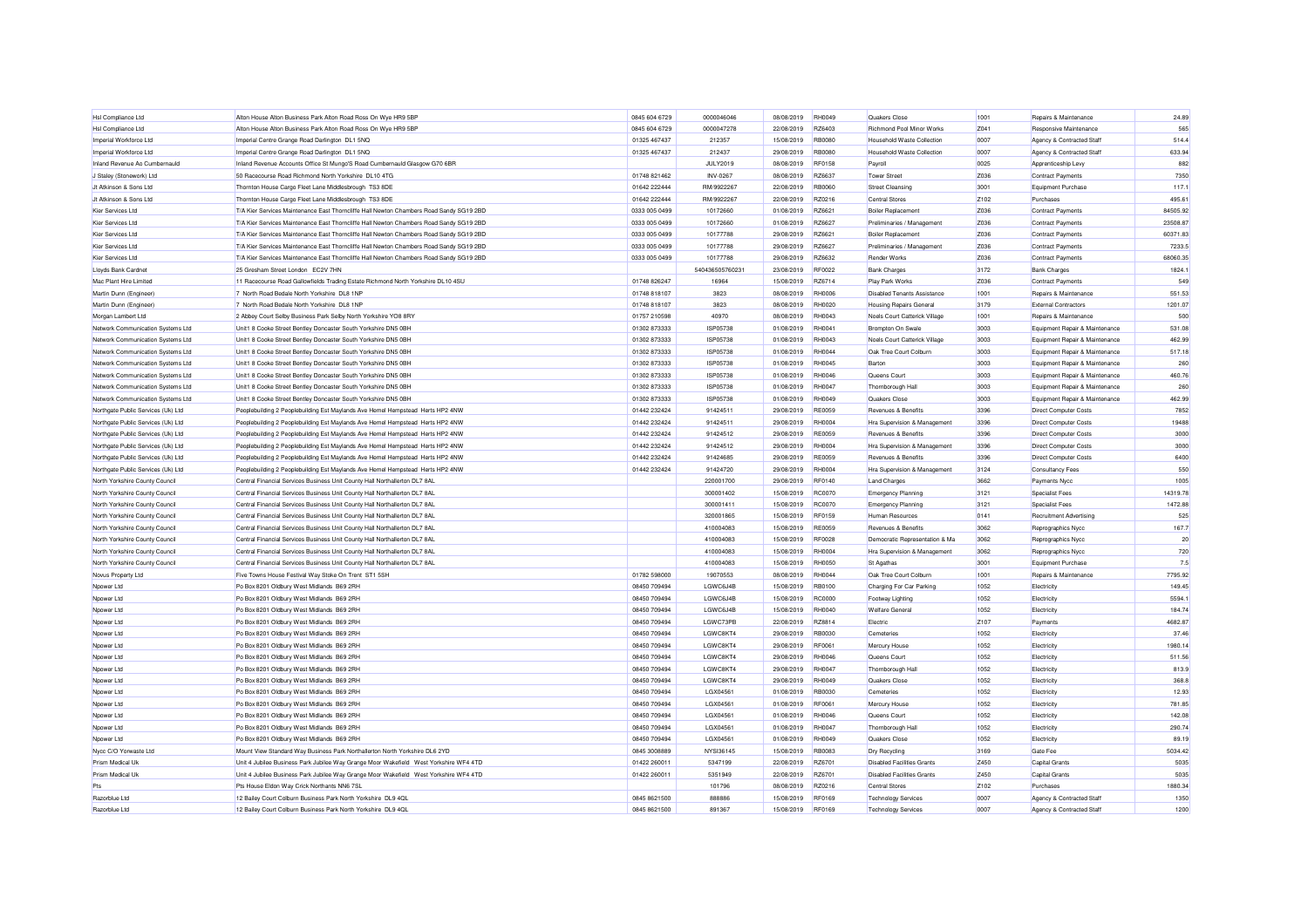| Razorblue Ltd                          | 12 Bailey Court Colburn Business Park North Yorkshire DL9 4QL                                   | 0845 8621500 | 891388          | 15/08/2019 | <b>RB0089</b> | Waste & Street Scene Section        | 3396             | Direct Computer Costs            | 600     |
|----------------------------------------|-------------------------------------------------------------------------------------------------|--------------|-----------------|------------|---------------|-------------------------------------|------------------|----------------------------------|---------|
| Resource Management Solutions          | 3 Victoria Road Darlington Co Durham DL1 5SJ                                                    |              | 48372           | 01/08/2019 | <b>RB0080</b> | Household Waste Collection          | 3001             | Equipment Purchase               | 1540.14 |
| Resource Management Solutions          | 3 Victoria Road Darlington Co Durham DL1 5SJ                                                    |              | 48396           | 08/08/2019 | <b>RB0080</b> | Household Waste Collection          | 0007             | Agency & Contracted Staff        | 1548.7  |
| Resource Management Solutions          | 3 Victoria Road Darlington Co Durham DL1 5SJ                                                    |              | 48431           | 15/08/2019 | <b>RB0080</b> | Household Waste Collection          | 0007             | Agency & Contracted Staff        | 1512.54 |
| Resource Management Solutions          | 3 Victoria Road Darlington Co Durham DL1 5SJ                                                    |              | 48478           | 15/08/2019 | <b>RB0080</b> | Household Waste Collection          | 0007             | Agency & Contracted Staff        | 1387.25 |
| Rexel                                  | Newey & Eyre 1120 Europa Boulevard Gemini Retail Park Warrington WA5 7UW                        |              | 101941          | 15/08/2019 | RZ0216        | Central Stores                      | Z <sub>102</sub> | Purchases                        | 771.55  |
| Rider Industrial & Specialist Cleaning | Windfall House Strawgate Lane Stapleton Darlington Co Durham DL2 2QW                            | 01325 351570 | <b>BISC3193</b> | 01/08/2019 | <b>RH0020</b> | <b>Housing Repairs General</b>      | 1025             | Void Repairs                     | 300     |
| Rider Industrial & Specialist Cleaning | Windfall House Strawgate Lane Stapleton Darlington Co Durham DL2 2QW                            | 01325 351570 | RISC3193        | 01/08/2019 | <b>RH0020</b> | Housing Repairs General             | 3179             | <b>External Contractors</b>      | 1038.4  |
| Rider Industrial & Specialist Cleaning | Windfall House Strawgate Lane Stapleton Darlington Co Durham DL2 2QW                            | 01325 351570 | <b>RISC3196</b> | 01/08/2019 | <b>RH0020</b> | <b>Housing Repairs General</b>      | 1025             | <b>Void Repairs</b>              | 1129.2  |
| Rider Industrial & Specialist Cleaning | Windfall House Strawgate Lane Stapleton Darlington Co Durham DL2 2QW                            | 01325 351570 | <b>RISC3214</b> | 01/08/2019 | <b>RH0020</b> | <b>Housing Repairs General</b>      | 3179             | <b>External Contractors</b>      | 577.7   |
| R & J Farrow Limited                   | River House Gatherley Road Ind Est Brompton On Swale Richmond North Yorkshire DL107JQ           | 07831245120  | <b>INV25208</b> | 15/08/2019 | <b>RB0060</b> | Street Cleansing                    | 3180             | Sub-Contractors                  | 200     |
| R & J Farrow Limited                   | River House Gatherley Road Ind Est Brompton On Swale Richmond North Yorkshire DL107JQ           | 07831245120  | <b>INV25208</b> | 15/08/2019 | <b>RH0020</b> | <b>Housing Repairs General</b>      | 1025             | Void Repairs                     | 309.2   |
| R & J Farrow Limited                   | River House Gatherley Road Ind Est Brompton On Swale Richmond North Yorkshire DL107JQ           | 07831245120  | <b>INV25208</b> | 15/08/2019 | <b>RH0020</b> | <b>Housing Repairs General</b>      | 3179             | <b>External Contractors</b>      | 686     |
| R & J Farrow Limited                   | River House Gatherley Road Ind Est Brompton On Swale Richmond North Yorkshire DL107JQ           | 07831245120  | INV25923        | 29/08/2019 | <b>BC0070</b> | Emergency Planning                  | 3180             | Sub-Contractors                  | 12466.6 |
| <b>B &amp; J Farrow Limited</b>        | River House Gatherley Road Ind Est Brompton On Swale Richmond North Yorkshire DL107JQ           | 07831245120  | <b>INV25929</b> | 29/08/2019 | <b>BC0070</b> | Emergency Planning                  | 3180             | Sub-Contractors                  | 1870    |
| Royal Mail                             | Payment Processing Centre Rowland Hill House Boythorpe Road Chesterfield S49 1HQ                |              | 9059176660      | 01/08/2019 | <b>RB0019</b> | Development Management Section      | 3301             | Postages                         | 187.96  |
| Royal Mail                             | Payment Processing Centre Rowland Hill House Boythorpe Road Chesterfield S49 1HQ                |              | 9059176660      | 01/08/2019 | <b>BB0020</b> | Planning Policy                     | 3301             | Postages                         | 1.6     |
| Roval Mail                             | Payment Processing Centre Rowland Hill House Boythorpe Road Chesterfield S49 1HQ                |              | 9059176660      | 01/08/2019 | <b>BB0059</b> | <b>Environmental Health Section</b> | 3301             | Postages                         | 46.58   |
| Royal Mail                             | Payment Processing Centre Rowland Hill House Boythorpe Road Chesterfield S49 1HQ                |              | 9059176660      | 01/08/2019 | <b>RB0089</b> | Waste & Street Scene Section        | 3301             | Postages                         | 48.75   |
| Roval Mail                             | Payment Processing Centre Rowland Hill House Boythorpe Road Chesterfield S49 1HQ                |              | 9059176660      | 01/08/2019 | RD0019        | Open Space & Amenities Section      | 3301             | Postages                         | 20.4    |
| Royal Mail                             | Payment Processing Centre Rowland Hill House Boythorpe Road Chesterfield S49 1HQ                |              | 9059176660      | 01/08/2019 | <b>RE0008</b> | Supported Housing                   | 3301             | Postages                         | 14.51   |
| Roval Mail                             | Payment Processing Centre Rowland Hill House Boythorpe Road Chesterfield S49 1HQ                |              | 9059176660      | 01/08/2019 | <b>RE0020</b> | <b>District Flections</b>           | 3301             | Postages                         | 49.36   |
| Royal Mail                             | Payment Processing Centre Rowland Hill House Boythorpe Road Chesterfield S49 1HQ                |              | 9059176660      | 01/08/2019 | <b>RE0041</b> | Homelessness Prevention             | 3301             | Postages                         | 7.52    |
| Roval Mail                             | Payment Processing Centre Rowland Hill House Boythorpe Road Chesterfield S49 1HQ                |              | 9059176660      | 01/08/2019 | <b>RE0059</b> | Revenues & Benefits                 | 3301             | Postages                         | 739.41  |
| Royal Mail                             | Payment Processing Centre Rowland Hill House Boythorpe Road Chesterfield S49 1HQ                |              | 9059176660      | 01/08/2019 | <b>RF0029</b> | Democratic Services                 | 3301             | Postages                         | 9.55    |
| Royal Mail                             | Payment Processing Centre Rowland Hill House Boythorpe Road Chesterfield S49 1HQ                |              | 9059176660      | 01/08/2019 | BE0087        | Senior Management Team              | 3301             | Postages                         | 0.4     |
| Royal Mail                             | Payment Processing Centre Rowland Hill House Boythorpe Road Chesterfield S49 1HQ                |              | 9059176660      | 01/08/2019 | <b>RF0099</b> | <b>Business Support</b>             | 3301             | Postages                         | 64.35   |
| Royal Mail                             | Payment Processing Centre Rowland Hill House Boythorpe Road Chesterfield S49 1HQ                |              | 9059176660      | 01/08/2019 | RF0113        | Finance Section                     | 3301             | Postages                         | 1.6     |
| Royal Mail                             | Payment Processing Centre Rowland Hill House Boythorpe Road Chesterfield S49 1HQ                |              | 9059176660      | 01/08/2019 | RF0139        | Legal                               | 3301             | Postages                         | 0.72    |
| Royal Mail                             | Payment Processing Centre Rowland Hill House Boythorpe Road Chesterfield S49 1HQ                |              | 9059176660      | 01/08/2019 | RF0159        | Human Resources                     | 3301             | Postages                         | 6.67    |
|                                        |                                                                                                 |              |                 |            |               |                                     |                  |                                  |         |
| Royal Mail                             | Payment Processing Centre Rowland Hill House Boythorpe Road Chesterfield S49 1HQ                |              | 9059176660      | 01/08/2019 | <b>RF0194</b> | <b>Business &amp; Community</b>     | 3301             | Postages                         | 16.4    |
| Royal Mail                             | Payment Processing Centre Rowland Hill House Boythorpe Road Chesterfield S49 1HQ                |              | 9059176660      | 01/08/2019 | <b>RH0004</b> | Hra Supervision & Management        | 3301             | Postages                         | 176.59  |
| Royal Mail                             | Payment Processing Centre Rowland Hill House Boythorpe Road Chesterfield S49 1HQ                |              | 9059176660      | 01/08/2019 | <b>RH0029</b> | Maintenance & Improvement           | 3301             | Postages                         | 20.8    |
| Royal Mail                             | Payment Processing Centre Rowland Hill House Boythorpe Road Chesterfield S49 1HQ                |              | 9059200217      | 08/08/2019 | <b>RE0029</b> | Ind Electoral Registration          | 3301             | Postages                         | 1403.12 |
| Royal Mail                             | Payment Processing Centre Rowland Hill House Boythorpe Road Chesterfield S49 1HQ                |              | 9059240988      | 15/08/2019 | <b>RE0029</b> | Ind Electoral Registration          | 3301             | Postages                         | 1241.64 |
| Royal Mail                             | Payment Processing Centre Rowland Hill House Boythorpe Road Chesterfield S49 1HQ                |              | 9059301958      | 15/08/2019 | RB0019        | Development Management Section      | 3301             | Postages                         | 134.72  |
| Royal Mail                             | Payment Processing Centre Rowland Hill House Boythorpe Road Chesterfield S49 1HQ                |              | 9059301958      | 15/08/2019 | RB0059        | Environmental Health Section        | 3301             | Postages                         | 40.13   |
| Royal Mail                             | Payment Processing Centre Rowland Hill House Boythorpe Road Chesterfield S49 1HQ                |              | 9059301958      | 15/08/2019 | <b>RB0089</b> | Waste & Street Scene Section        | 3301             | Postages                         | 57.67   |
| Royal Mail                             | Payment Processing Centre Rowland Hill House Boythorpe Road Chesterfield S49 1HQ                |              | 9059301958      | 15/08/2019 | <b>RD0019</b> | Open Space & Amenities Section      | 3301             | Postages                         | 27.2    |
| Royal Mail                             | Payment Processing Centre Rowland Hill House Boythorpe Road Chesterfield S49 1HQ                |              | 9059301958      | 15/08/2019 | <b>RE0008</b> | Supported Housing                   | 3301             | Postages                         | 9.87    |
| Royal Mail                             | Payment Processing Centre Rowland Hill House Boythorpe Road Chesterfield S49 1HQ                |              | 9059301958      | 15/08/2019 | <b>RE0020</b> | <b>District Elections</b>           | 3301             | Postages                         | 0.4     |
| Royal Mail                             | Payment Processing Centre Rowland Hill House Boythorpe Road Chesterfield S49 1HQ                |              | 9059301958      | 15/08/2019 | <b>RE0041</b> | Homelessness Prevention             | 3301             | Postages                         | 9.19    |
| Royal Mail                             | Payment Processing Centre Rowland Hill House Boythorpe Road Chesterfield S49 1HQ                |              | 9059301958      | 15/08/2019 | <b>RE0059</b> | Revenues & Benefits                 | 3301             | Postages                         | 597.07  |
| Royal Mail                             | Payment Processing Centre Rowland Hill House Boythorpe Road Chesterfield S49 1HQ                |              | 9059301958      | 15/08/2019 | <b>RF0029</b> | Democratic Services                 | 3301             | Postages                         | 9.22    |
| Royal Mail                             | Payment Processing Centre Rowland Hill House Boythorpe Road Chesterfield S49 1HQ                |              | 9059301958      | 15/08/2019 | BE0087        | Senior Management Team              | 3301             | Postages                         | 1.8     |
| Royal Mail                             | Payment Processing Centre Rowland Hill House Boythorpe Road Chesterfield S49 1HQ                |              | 9059301958      | 15/08/2019 | <b>RF0099</b> | <b>Business Support</b>             | 3301             | Postages                         | 33.2    |
| Royal Mail                             | Payment Processing Centre Rowland Hill House Boythorpe Road Chesterfield S49 1HQ                |              | 9059301958      | 15/08/2019 | <b>RF0113</b> | <b>Finance Section</b>              | 3301             | Postages                         | 0.8     |
| Royal Mail                             | Payment Processing Centre Rowland Hill House Boythorpe Road Chesterfield S49 1HQ                |              | 9059301958      | 15/08/2019 | <b>RF0139</b> | Legal                               | 3301             | Postages                         | 2.88    |
| Royal Mail                             | Payment Processing Centre Rowland Hill House Boythorpe Road Chesterfield S49 1HQ                |              | 9059301958      | 15/08/2019 | <b>RE0159</b> | Human Resources                     | 3301             | Postages                         | 11.66   |
| Royal Mail                             | Payment Processing Centre Rowland Hill House Boythorpe Road Chesterfield S49 1HQ                |              | 9059301958      | 15/08/2019 | <b>RF0194</b> | <b>Business &amp; Community</b>     | 3301             | Postages                         | 1.6     |
| Royal Mail                             | Payment Processing Centre Rowland Hill House Boythorpe Road Chesterfield S49 1HQ                |              | 9059301958      | 15/08/2019 | <b>RH0029</b> | Maintenance & Improvement           | 3301             | Postages                         | 14.54   |
| Royal Mail                             | Payment Processing Centre Rowland Hill House Boythorpe Road Chesterfield S49 1HQ                |              | 9059301958      | 15/08/2019 | <b>RH0043</b> | Noels Court Catterick Village       | 3301             | Postages                         | 336.84  |
| Rural Consultant                       | Suite 27 Evolution Business Centre 6 County Business Park Darlington Road Northallerton DL6 2NQ | 01609 751610 | 200040          | 22/08/2019 | <b>RB0019</b> | Development Management Section      | 3122             | Professional Fees General        | 1000    |
| Ryedale District Council               | Ryedale House Malton North Yorkshire YO17 0HH                                                   | 01653 600666 | 70415256        | 08/08/2019 | <b>RE0030</b> | I ifeline                           | 3177             | Private Contractors - Contract   | 2839.2  |
| Ryedale District Council               | Ryedale House Malton North Yorkshire YO17 0HH                                                   | 01653 600666 | 70415256        | 08/08/2019 | <b>RH0025</b> | Housing Repairs Man & Admin         | 3177             | Private Contractors - Contract   | 1034.67 |
| S C Flectrics                          | 9 l'Anson Boad Richmond North Yorkshire DJ 10 4LN                                               | 07802188835  | 11422           | 15/08/2019 | <b>RE0090</b> | Public Conveniences                 | 1001             | Repairs & Maintenance            | 77      |
| S C Electrics                          | 9 l'Anson Road Richmond North Yorkshire DL10 4LN                                                | 07802188835  | 11422           | 15/08/2019 | <b>RH0020</b> | <b>Housing Repairs General</b>      | 1025             | Void Repairs                     | 959.55  |
| S C Electrics                          | 9 l'Anson Boad Richmond North Yorkshire DI 10 4LN                                               | 07802188835  | 11422           | 15/08/2019 | <b>RH0020</b> | <b>Housing Repairs General</b>      | 3179             | <b>External Contractors</b>      | 566.5   |
| S C Flectrics                          | 9 l'Anson Road Richmond North Yorkshire DL10 4LN                                                | 07802188835  | 11422           | 15/08/2019 | <b>RH0044</b> | Oak Tree Court Colburn              | 1001             | Repairs & Maintenance            | 79.4    |
| S C Electrics                          | 9 l'Anson Road Richmond North Yorkshire DL10 4LN                                                | 07802188835  | 11422           | 15/08/2019 | <b>RH0049</b> | Quakers Close                       | 1001             | <b>Benairs &amp; Maintenance</b> | 62      |